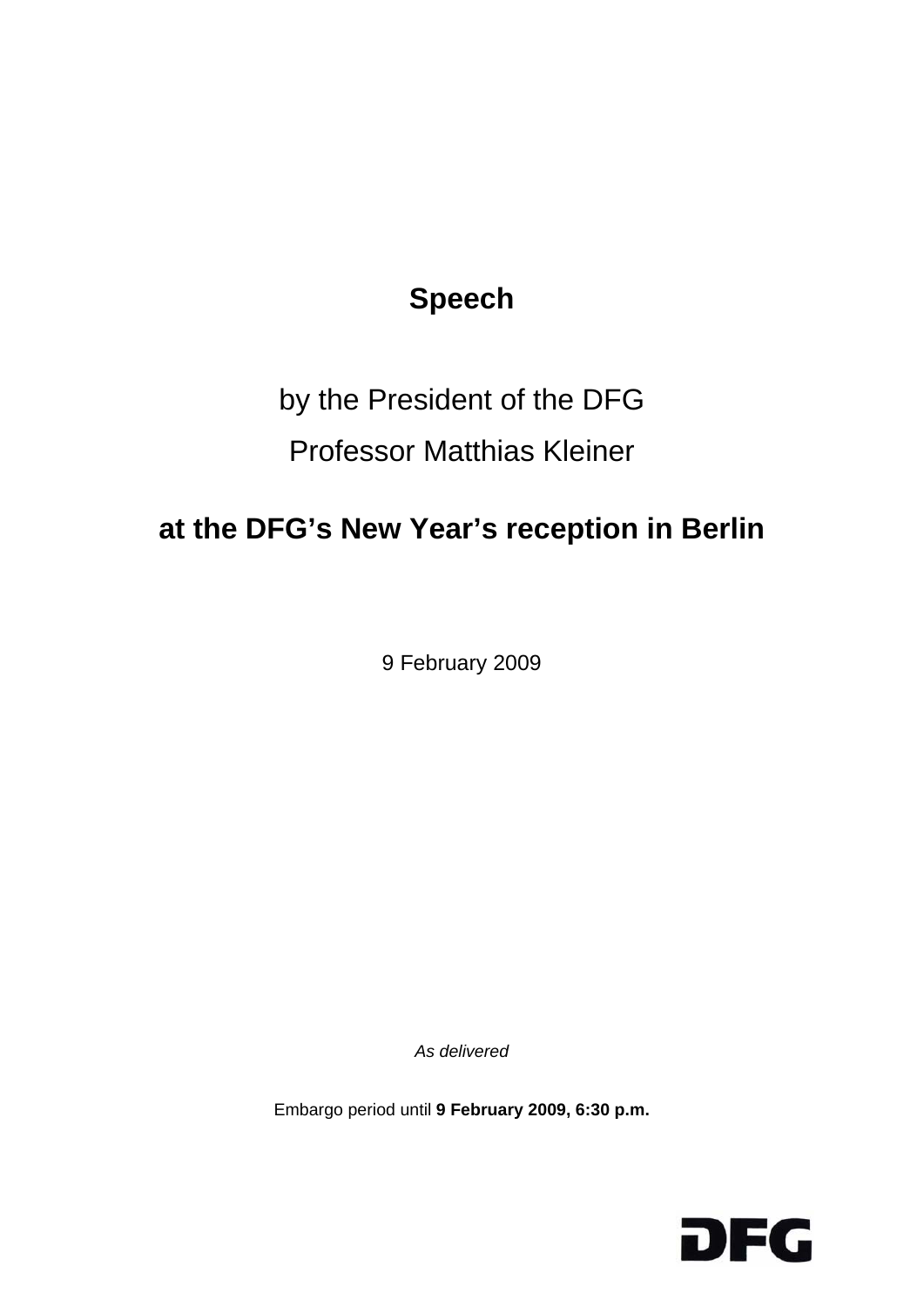Your honours, Minister Stratmann, Senator Zöllner, Secretary of State Quennet-Thielen, secretaries of state, Distinguished Members of the German federal and state parliaments, Your Excellencies, distinguished Presidents, Magnificencies, Ladies and gentlemen, Distinguished colleagues and friends of the DFG,

It is my pleasure to welcome you to the Deutsche Forschungsgemeinschaft's 2009 New Year's reception this evening.

Distinguished guests, ladies and gentlemen – a warm welcome to all of you! It is good to see so many colleagues and friends from abroad. It is obvious once more – science is an international endeavour.

I would also like to wish you and your families a Happy New Year and all the best, wellbeing, success and happiness, both privately and professionally, for 2009 on behalf of the Executive Committee and the DFG's head office.

And since this welcome if from the heart, I believe this welcome is most appropriate for early February!

I am very pleased to once again see so many of you here in the Leibniz Room at the Berlin-Brandenburg Academy of Sciences and Humanities this evening, where it has, after all, become an established tradition for the German scientific community to celebrate its first meeting of the year.

While enjoying Champagne and Perrier and some light refreshments, we would like to take a retrospective look at the year that lies behind us and to join you in forging the plans for the year ahead and I look forward to us all enjoying a pleasant evening of animated discussion.

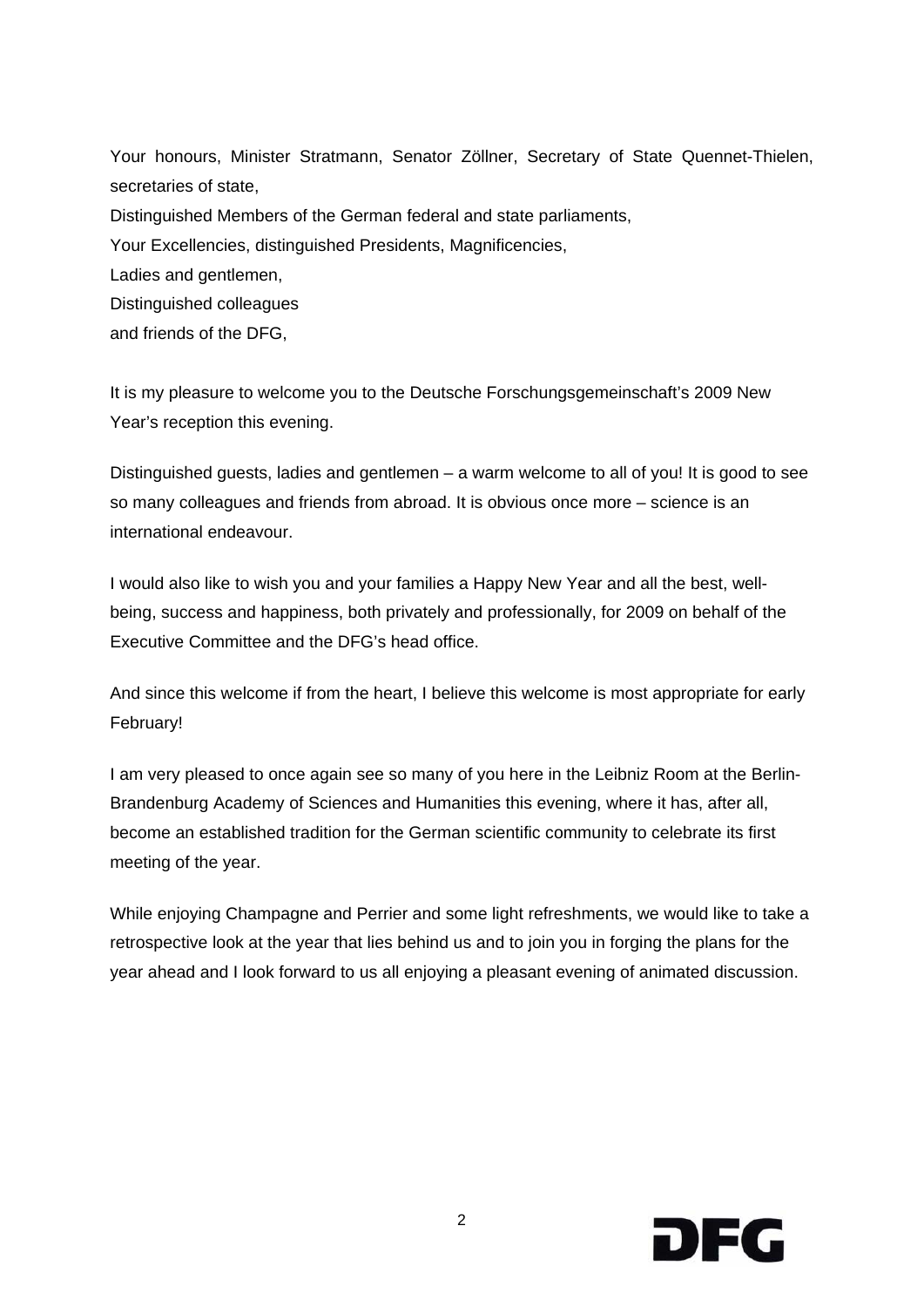The musical accompaniment this evening is once again brought to us by a very special jazz trio that we are already familiar with:

- **Daniel Goldkuhle** from Cologne on the jazz guitar,
- **Marcel Kroemker** from Berlin on the double bass, and
- **Felix Schlarmann** from Amsterdam on the drums.

I think we can already look forward to this "*Drive"* – so to speak!

Indeed, looking forward to things is the buzzword of the evening.

Every New Year is accompanied by an air of new promise, because who doesn't allow themselves to be completely engulfed by that motivating feeling that the New Year will also be an opportunity to make a new start in a myriad of ways at work and to hope that this confidence will last as long as possible.

Being confident and seeing perspectives for the future is not easy nowadays. For months we haven't seen a day go by when we haven't heard news about the financial crisis and its effects. It is even putting the environmental disaster in the shade, even though it will be yet more serious in the long term – partly and especially due to the financial crisis and the efforts to overcome it.

Looking at these two issues, the environmental disaster and the financial crisis, from the point of view of research funding, I, for one, can see at least one difference:

Climate change is the subject of intense study, there are extensive and solid findings and forecasts, which allow the worlds of science and politics to make concrete recommendations on what action needs to be taken.

The situation with the financial crisis is entirely different. Here there is a lack of clear guidance from the scientific community, of predictions and warnings of the crisis, analyses and recommendations on how to respond to overcome the disaster and the right conditions for creating a forward-looking, more resilient market economy.

Instead, the irrationality of the financial markets that is perfectly evident to us all now is pointed out almost speechlessly, but before the speculation bubble burst there were few who were clear-headed enough to see the crisis coming or warned of the tremendously unrealistic overvaluing that was taking place.

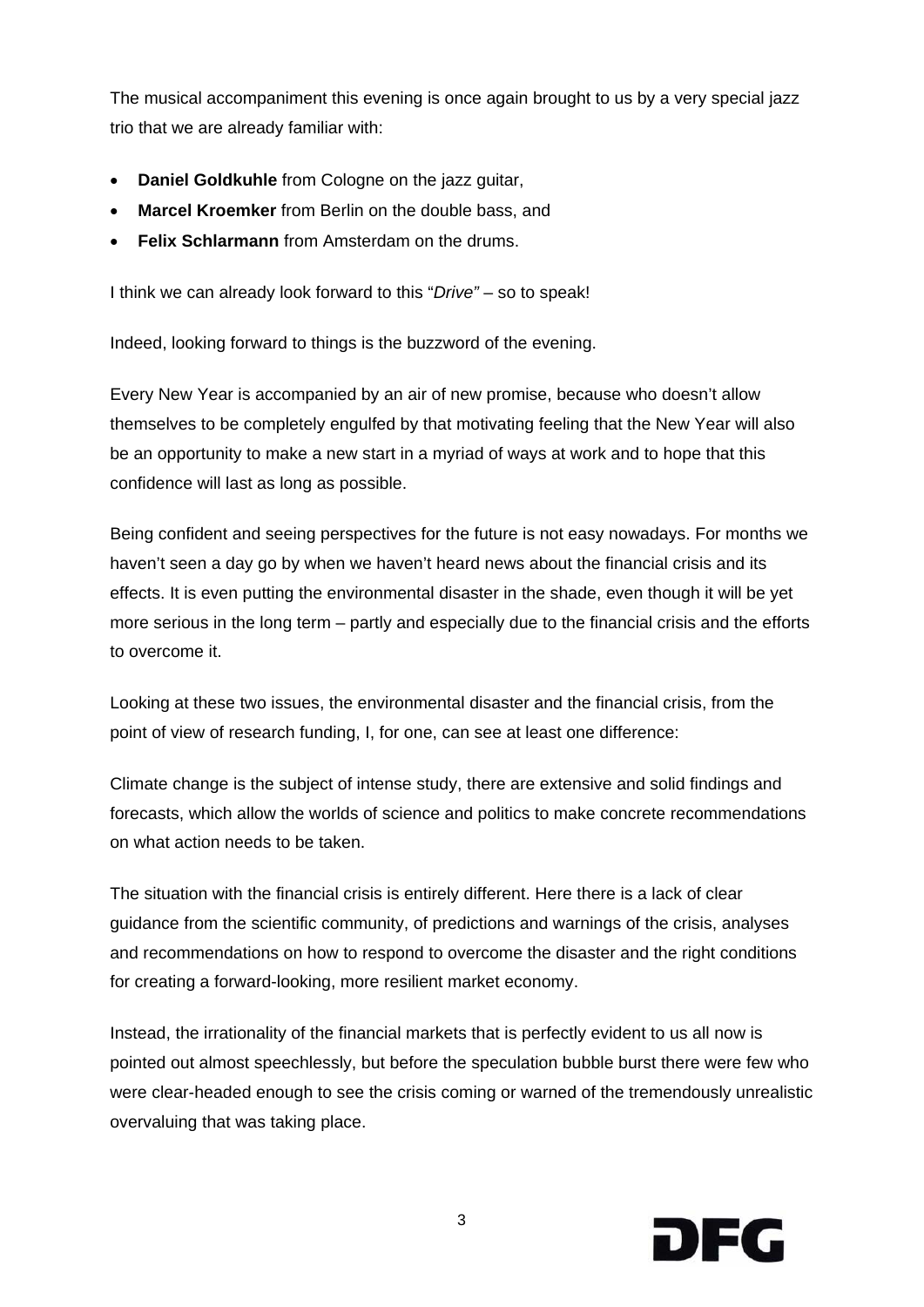However, the fact that phenomena of irrational human judgement and behaviour are by no means unstudied or inexplicable is shown by DFG-funded research, including that of the social psychologist **Fritz Strack** from Würzburg, which I can warmly recommend to you as an interesting read, as well as the work of **Klaus Fiedler** from Heidelberg, which I will say more about later.

Ladies and Gentlemen, the media occasionally accuse us of working diligently on a picture of stagnation and demise, more or less deriving particular delight from crisis and doom and gloom scenarios.

I certainly cannot confirm that this holds true for the DFG. On the contrary! We have a great confidence and perspectives for the future.

Although we, the DFG – as a self-governing body of the scientific community and a community of researchers – do indeed see many questions raised by this crisis, we also see the many opportunities that are opened up by research funding.

The financial crisis acts as a lens, helping to set clear priorities. "Crisis" – a word that comes from the Greek word "krisis", which basically means *"a decisive moment"* or *"turning point"*.

In politics we are also going through times of setting clear priorities.

As Chancellor **Angela Merkel** emphasised in her New Year's speech, in which she said that *"we will invest more in schools, colleges and universities. That's politics for the next generation."*

I can still well remember the 25 November, 2008, when the news was full of horror stories about the stock market.

However, it was on this very day that the German Federal Parliament made a groundbreaking announcement, as it passed the 2009 budget for the Federal Ministry of Education and Research amounting to a sum total of 10.2 billion euros, representing an increase of over 9 percent.

In addition to this, the Federal Budget Committee, headed by Minister **Annette Schavan**, made an additional 200 million euros available, which is to be used to invest in research into climate change, energy efficiency and other global issues affecting our future.

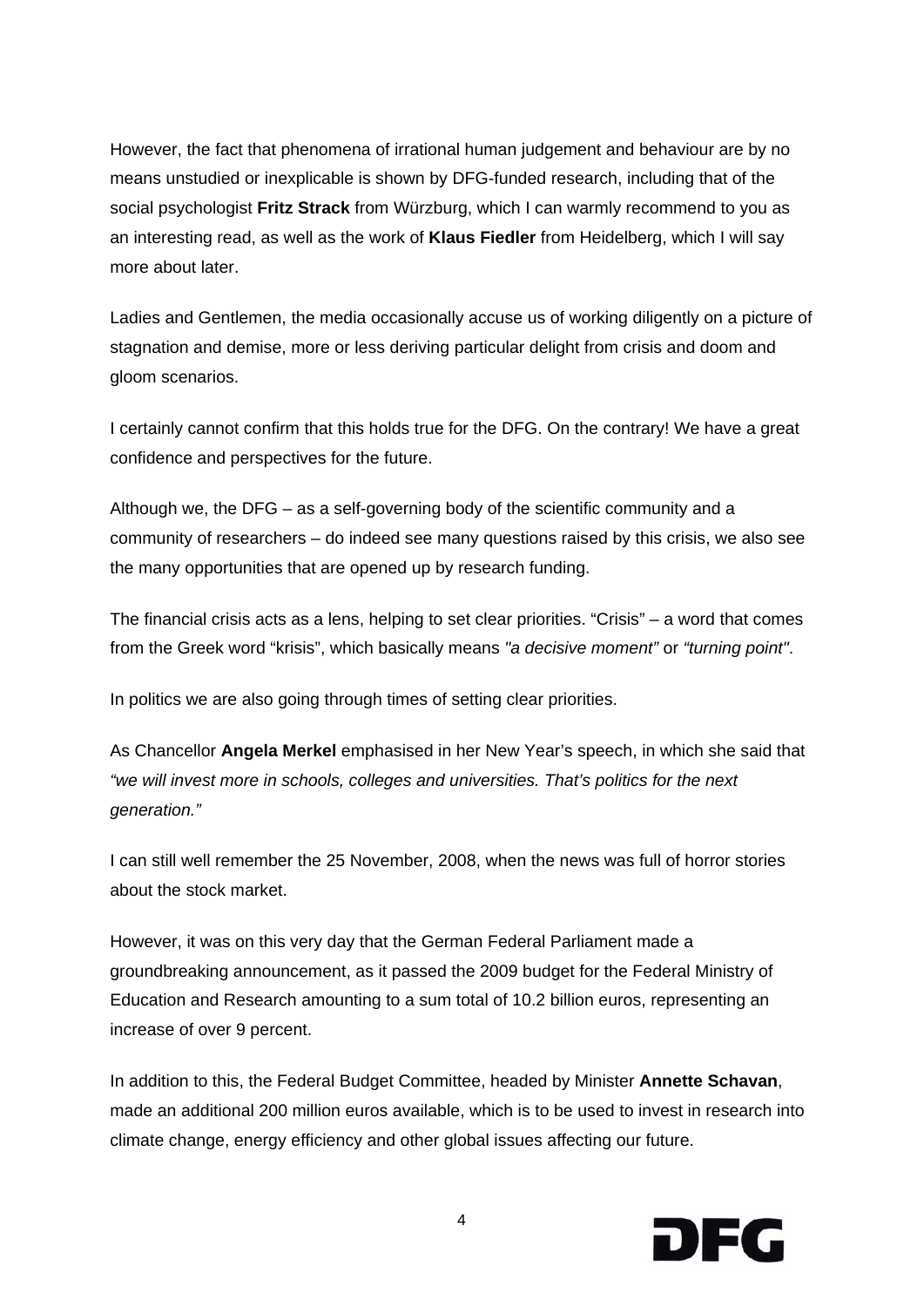Investments in research are very good investments and are, without a doubt, the most lasting economic stimulus package imaginable.

In order to be in a position to retain or take an international lead in politics and business on the topics of the future such as energy provision and  $CO<sub>2</sub>$  reduction, biomedicine, demographic change, city and regional planning, biodiversity, production control systems, electric mobility and nanotechnology, we need to forge ahead in science and research.

That is why it is so important to invest in research funding. And that is a field that we have been successful in for the past 60 years. The DFG is – as I would like to point in spite of all humility – one of the international leaders in research funding.

Just to take one example, almost every German Nobel Prize winner in the past few decades has been funded by the DFG.

We were therefore very pleased to see four German Nobel Prize winners in the past four years, which were awarded to **Theodor Hänsch, Peter Grünberg, Gerhard Ertl** and, most recently, **Harald zur Hausen**.

So you see, ladies and gentlemen, you won't get toxic shares from the DFG, we don't need a "bad bank".

Knowledge and insight are a stable currency.

We have a productive research landscape to thanks for this, although it still needs additional impetus in order to retain its place as one of the leaders against the international competition.

This depends on politics, which creates a generous framework, in which this research landscape is secure and is able to continue developing.

And German politics has already set out in a very promising direction:

The three pacts – as I would like to refer to the great drivers of change, the Excellence Initiative, the Higher Education Pact for Research and Innovation, and the Higher Education Pact 2020 – constitute a very robust framework for strengthening Germany's position as a centre of science and research.

What will be crucial to success now is the long-term continuity of these "three pacts" in precisely this triad, as a chord in three parts, because reliability stamina and sustainability are the decisive factors, even just to recruit and retain the best talent in science.

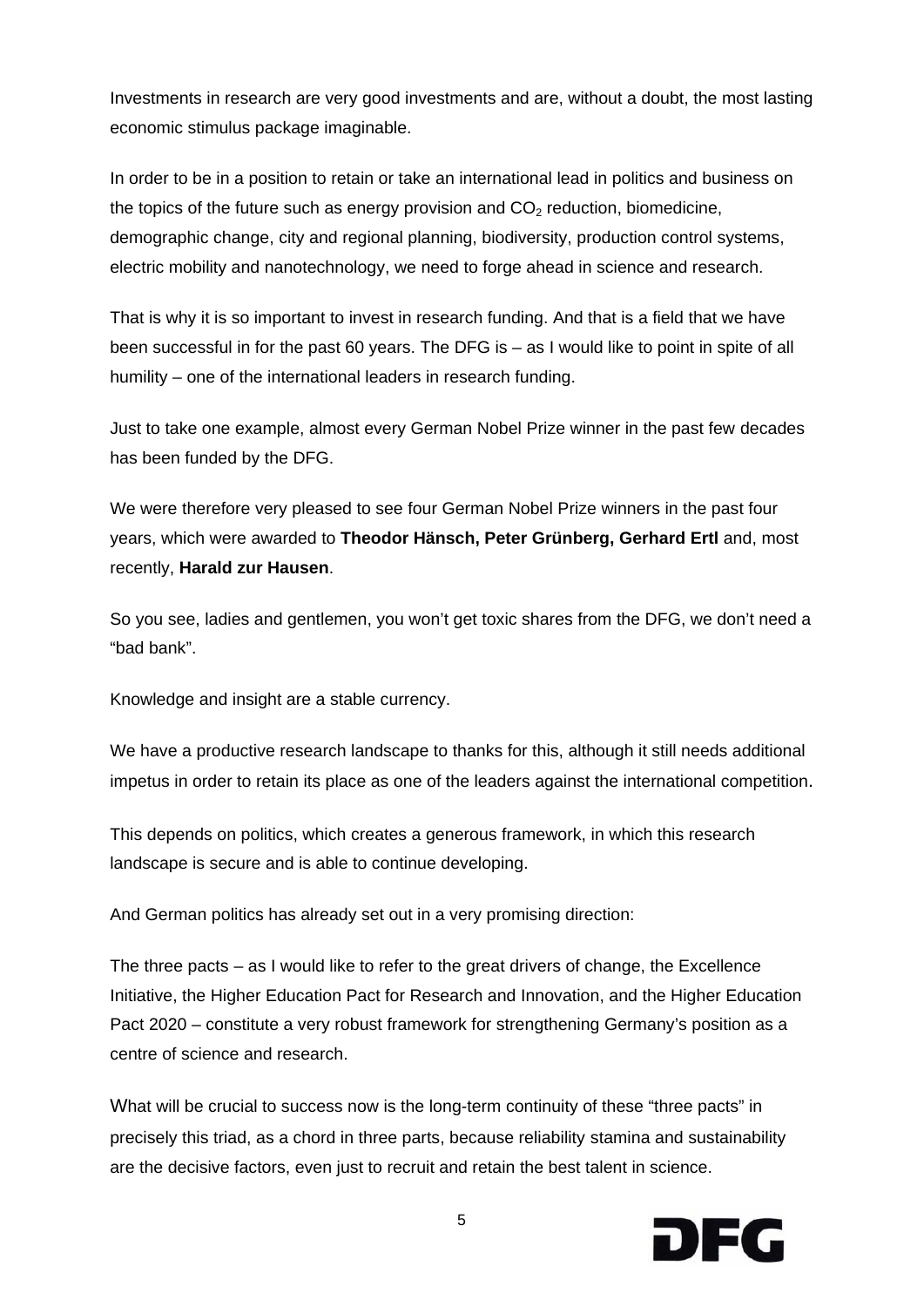We are succeeding in this, for example with the Excellence Initiative.

It has ushered in an entirely new dynamism, a degree of vertical differentiation that was lacking in the past, and a remarkable spirit of optimism at German universities and in the German scientific community as a whole, which is developing a new identity.

Many universities, even those which have not received addition funding, have perceived the Excellence Initiative as an opportunity to review their entire organisational concept, streamlining their management structures, sharpening their profiles and intensifying cooperation with other universities, research institutions and business. The international profile of German science has risen significantly.

The Excellence Initiative has enriched the German scientific landscape with some 39 graduate schools, 37 clusters of excellence and nine institutional strategies to promote toplevel research. These have created jobs in research and teaching for an additional 4000 scientists and academics, who need the funding provided – and who do indeed use it.

Due to the great range and amount of research done by these 4000 scientists and researchers, the Excellence Initiative will have a considerable impact on the development of the German economy and society and thus constitutes a long-term economic stimulus package, if only for this reason alone.

This also applies, by the way, for the overhead funding provided by the DFG, which adds an additional 20 percent to all project funding, which was so long awaited and was finally introduced thanks to the Excellence Initiative and which is also foreseen for the DFG's other funding programmes in the Higher Education Pact 2020.

The effect of long-term funding by the DFG funding on economic strength is apparent from an example:

The DFG Collaborative Research Centre on nanotechnology based in Duisburg and led by **Paul Roth** derived the fundamental principles of ceramic separators, a key element of new lithium ion batteries used in electric vehicles, a few years ago.

It was also with DFG funding that these findings were developed and turned into an application in a joint venture between seven universities and the company Evonik Industries.

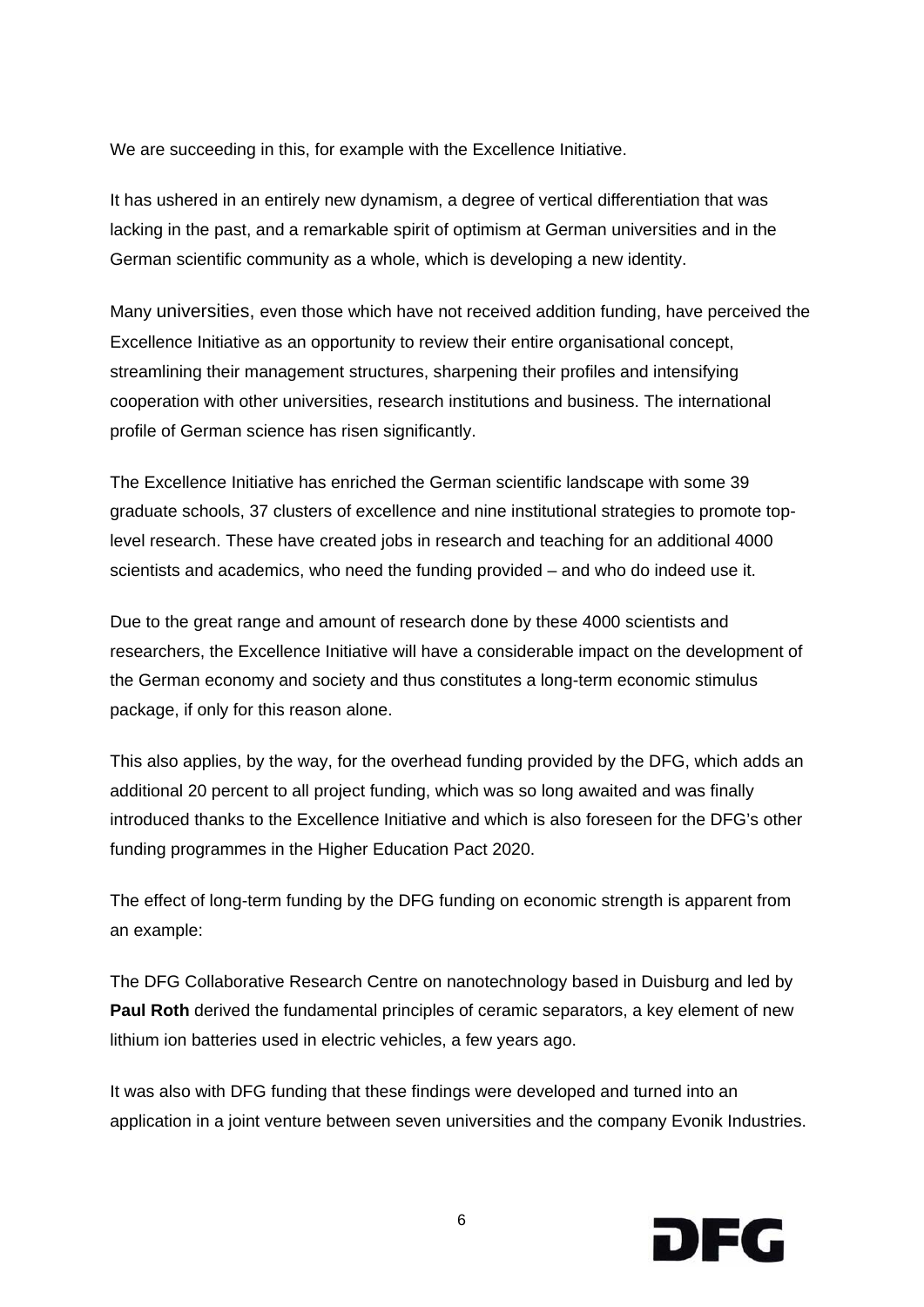"Application" now means the company "Li-Tec" in town of Kamenz in Saxony, a joint venture between Evonik and Daimler, which it is predicted will create some 1000 jobs in the medium term.

This is a very pleasing success story for the DFG, and at the same time an incentive to intensify our efforts to promote knowledge transfer. In order to do so, we need basic researchers to enter into partnerships with business and society.

We therefore warmly welcome the appeal by the Donors' Association for the Promotion of Science and Humanities in Germany, announced in Berlin, which calls upon its members to acknowledge and declare their responsibility – even in this difficult economic period – for a powerful education and science system in Germany and to continue their significant financial commitment to it.

Ladies and gentlemen, if we ask outstanding personalities in research the question: What conditions do you need to do your research?

the answers all follow the same general pattern at present: The most common answer is that they need freedom and long-term perspectives. We need freedom from superfluous bureaucracy, from excessively frequent reports, freedom from financial concerns, freedom for international cooperation as well as good education for the next generation of young researchers.

As **Lao Tse** put it, "To lead people, walk behind them."

In saying that, the philosopher did not, presumably, mean more stringent control from behind. Rather, he has realised that you need to give people the necessary freedom to allow them to go forwards. And you need to allow them to look far into the future in order to give them long-term perspectives.

"To make progress with long-term perspectives" is what both those universities that have already been successful in attracting Excellence Initiative funding as well as those that are now ready for the next round of the initiative.

The continuation of the "three pacts", and thus of the Excellence Initiative too, was already agreed upon by the heads of the federal and state governments in Dresden in October 2008, a fact for which we are truly grateful.

Now it is time to address the actual form this will take.

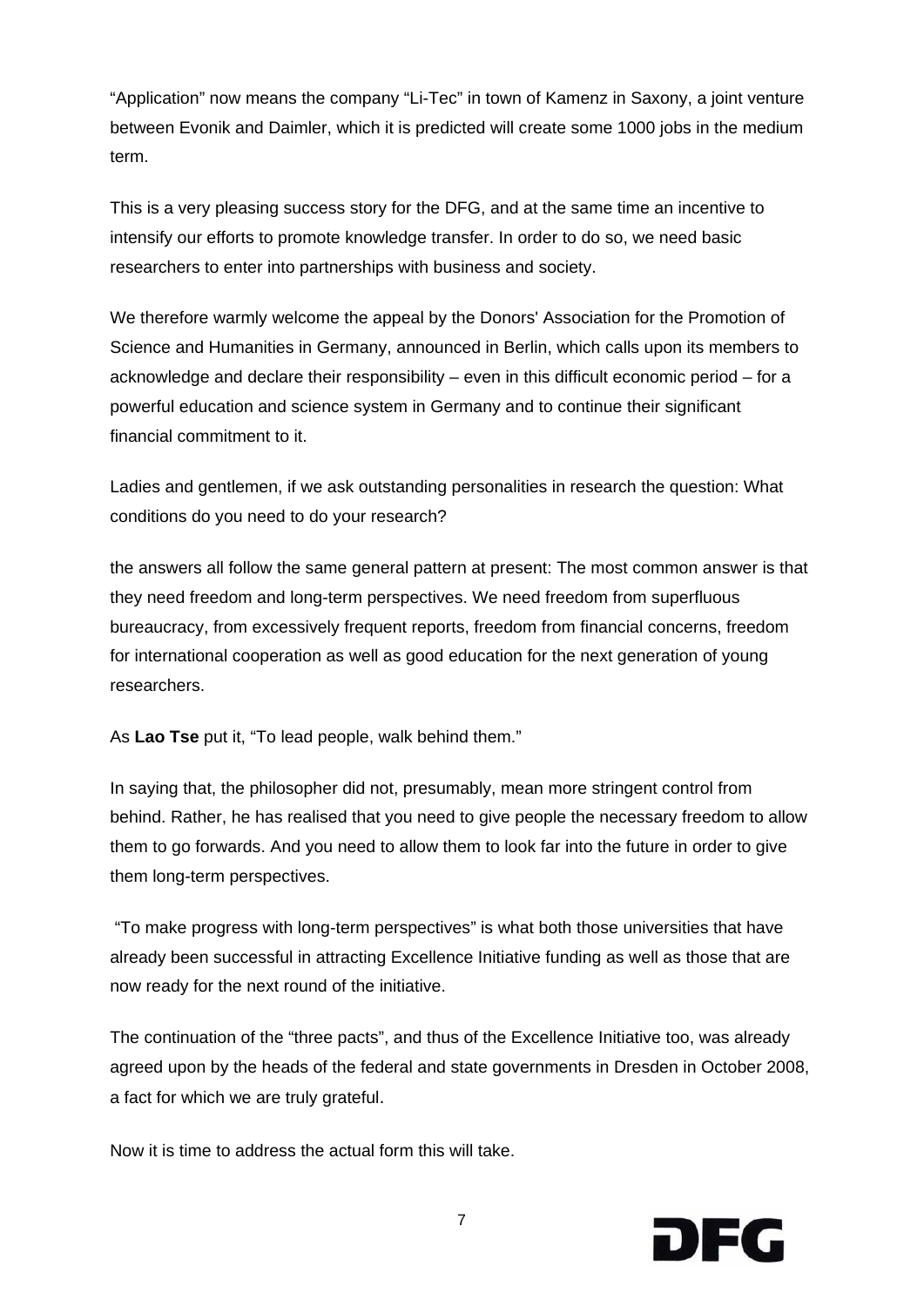This needs to involve the Excellence Initiative giving a fair chance to both new and renewal proposals. For this reason, the DFG and the German Science Council have recommended a 30 percent increase in funding for the continuation of the initiative.

The other two pacts also need more financial backing, and we earnestly hope that the federal and state politicians will join in taking a long-term approach when it comes to approving funding for the "three pacts" as a whole, because on no account may we allow it to be science and research that falters in the period following the economic stimulus packages, when the politicians metaphorically "wake up with that morning after feeling" when they begin to regret the debt that is being built up. After all, who wants to cancel the future?

Ladies and gentlemen, in order to make progress, science and research need to take stock of itself and allow itself to be reassessed time and time again.

Taking stock of oneself, that means comparing one's own results, efforts and experiences – with those of one's peers at neighbouring universities as well as throughout Europe and internationally.

In the interaction of competition and cooperation, Europe presents us with the unique opportunity to reach a critical mass where it has not yet been reached, in the provision of major instrumentation or in the exchange of the best minds, for example.

This not only requires confidence in productive cooperation amongst a variety of partners, but also carefully considered targets. The DFG set out just such targets in its European paper, published last year.

In the years ahead, the DFG will play an active part in shaping the European Research Area, or ERA, pursuing the following six main priorities:

**Firstly:** Increasing bilateral or multilateral funding activities.

**Secondly:** Recruiting and retaining the best minds in the world.

**Thirdly:** Boosting the role played by the European Science Foundation, or ESF, as one of its member organisations.

**Fourthly:** Representing the interests of German university research in the EU.

**Fifthly:** Participating in the creation of EU basic research programmes.

**Sixthly:** exploiting the competitive boost given by the European Research Council, or ERC.

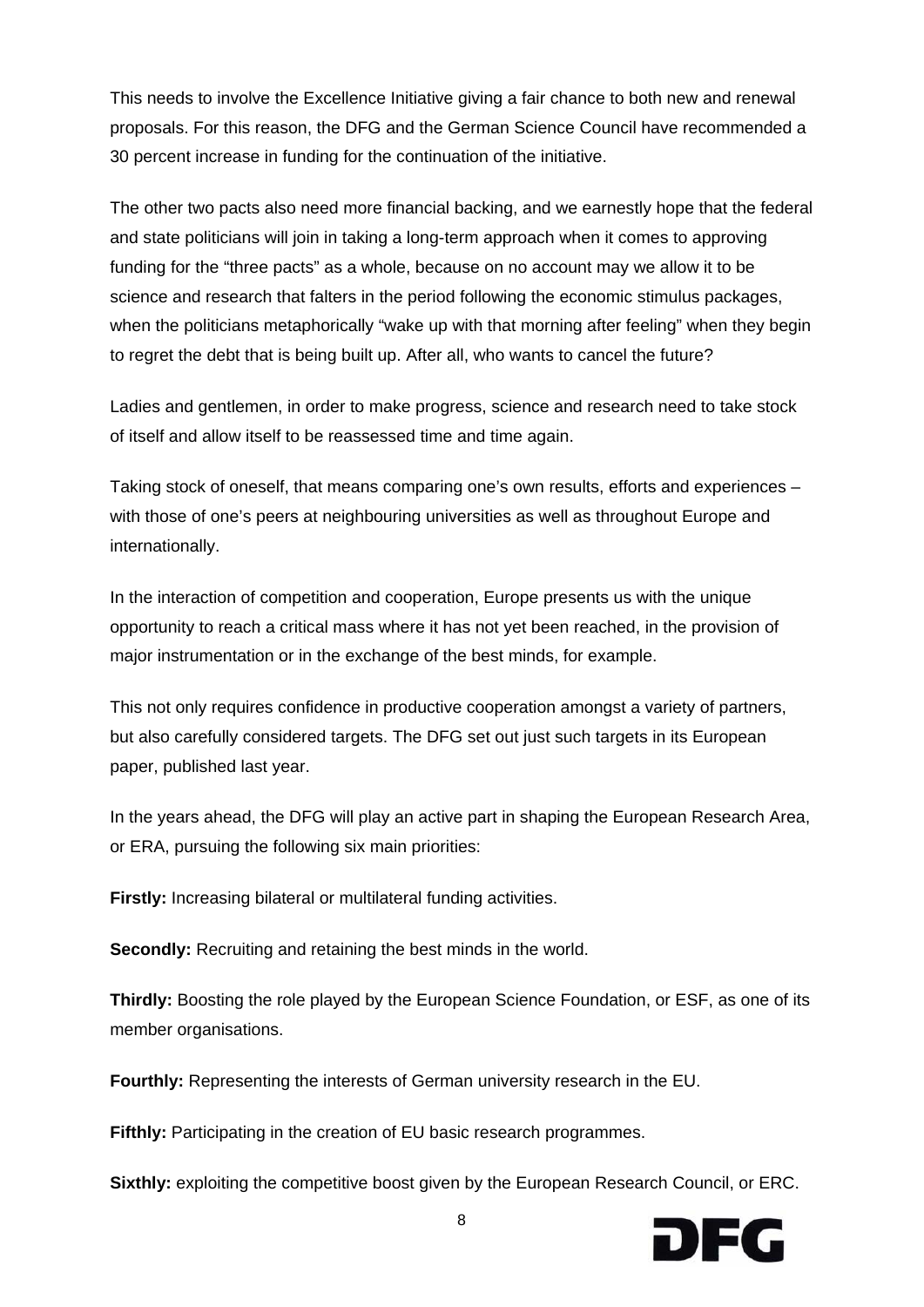The first point, bilateral and multilateral cooperation, is particularly close to our hearts.

Although the ERC, funded by the European Commission under the Seventh EU Framework Programme for Research and Technological Development, and the ESF as a self-governing body of the European scientific community help to increase the diversity of funding programmes considerably, and EUROHORCs, an informal association of the heads of more than 40 European research funding organisations, have proven themselves as masterminds and mentor, what is the basis for European cooperation in research funding? Where does it stem from?

Of course, initially it stems from an interest in cooperation between researchers and scientists, which is then supported by bilateral or multilateral funding by national organisations, and sometimes even stimulated by them. Through ongoing collaboration over the years the organisations get to know and trust each other better and better.

This was how the remarkable Lead Agency process came into being, for instance. Last May we signed an agreement that was the very first of its kind with our partners the FWF, in Austria, and the SNF, in Switzerland. In the Lead Agency process, only one organisation reviews the cooperation proposals and the other partners recognise the outcome of the review.

It is actually a simple concept, but by no means simple to put into practice. But it seems to be contagious, as more and more partners have since expressed their interest in becoming signatories to the agreement.

This is a good, basis of trust for the common European research area of the future, for a European Grant Union.

Often it is direct, personal contact that has the greatest effect and that builds the most trust.

This was why we held an International Information Week for our numerous partner organisations around the world – of which there may be as many as about a hundred – at our head office in Bonn last year, which was very successful.

It is also important, however, for the DFG to be represented beyond the bounds of Europe, with staff on the ground in various priority countries, for example, in New York, Washington, Moscow, Beijing, Delhi and Hanoi, because science is becoming increasingly international and the DFG needs to take the lead as the avant-garde, so to speak.

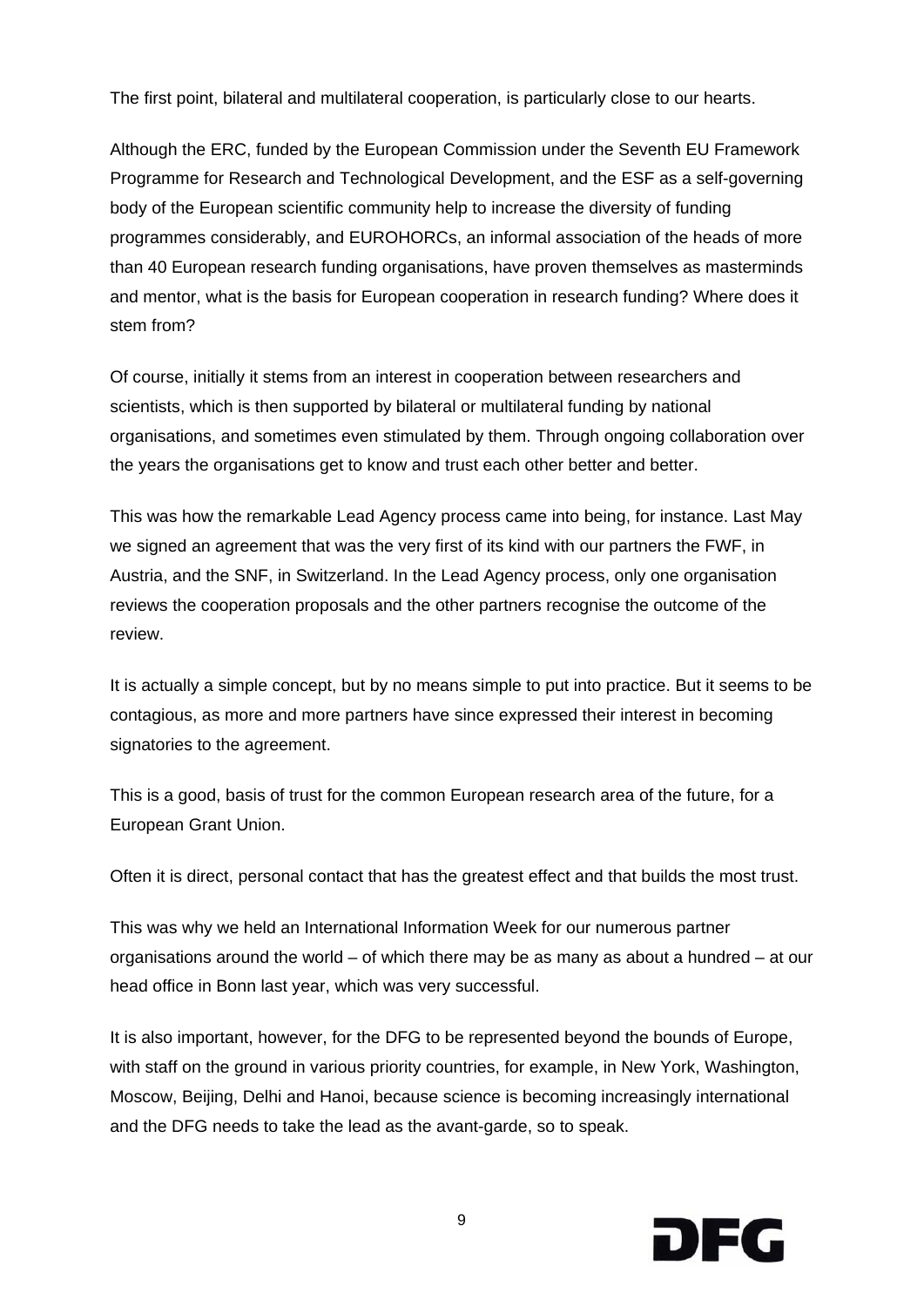I am therefore very pleased that we will be opening a new DFG Liaison Office in Tokyo on 15 April this year.

I am also very pleased that the Sino-German Transregional Collaborative Research Centre was approved in March 2008, following a joint review in Beijing – another success story that can be put down to our presence on the ground.

With its Sino-German Year of Science the BMBF is also emphasising the importance of partnerships in scientific cooperation with China.

We see the establishment of so called "German houses of science and innovation" as being equally important. The DFG supports this concept put forward by the German Foreign Office and the BMBF. We are already cooperating with various partner organisations in the USA and India under a single roof, for example.

This is one reason why we will also participate in establishing German Houses there, and will probably act as a consortium co-ordinator in New Delhi.

Ladies and gentlemen, let's return to Germany.

The DFG is in a constant process of developing its funding activities according to the maxim of: *"More opportunities, freedom and time for research – less barriers and bureaucracy."*

One of our objectives is, for example, equal opportunities for women in research. This was why we suggested to our members last year – with success – that they should commit themselves to "research-led equal opportunities standards".

This is aimed at ensuring equal opportunities for young and old, for greater flexibility and more trust, in order to ensure personally suitable and appropriate funding in every subject area, based purely on quality and originality.

In my first New Year's speech, in 2007, I spoke of the concept of a new type of project, of "promoting achievement". I spoke of top-class scientists and researchers with outstanding, especially high-risk ideas, of a vote of confidence and of large amounts of funding with greater freedoms, and last year we launched this special funding instrument and have been receiving proposals for it since June. So far decisions have been made on some 62 such proposals. In December the DFG's Joint Committee approved the first six **Reinhart Koselleck** Projects and last Thursday two more followed.

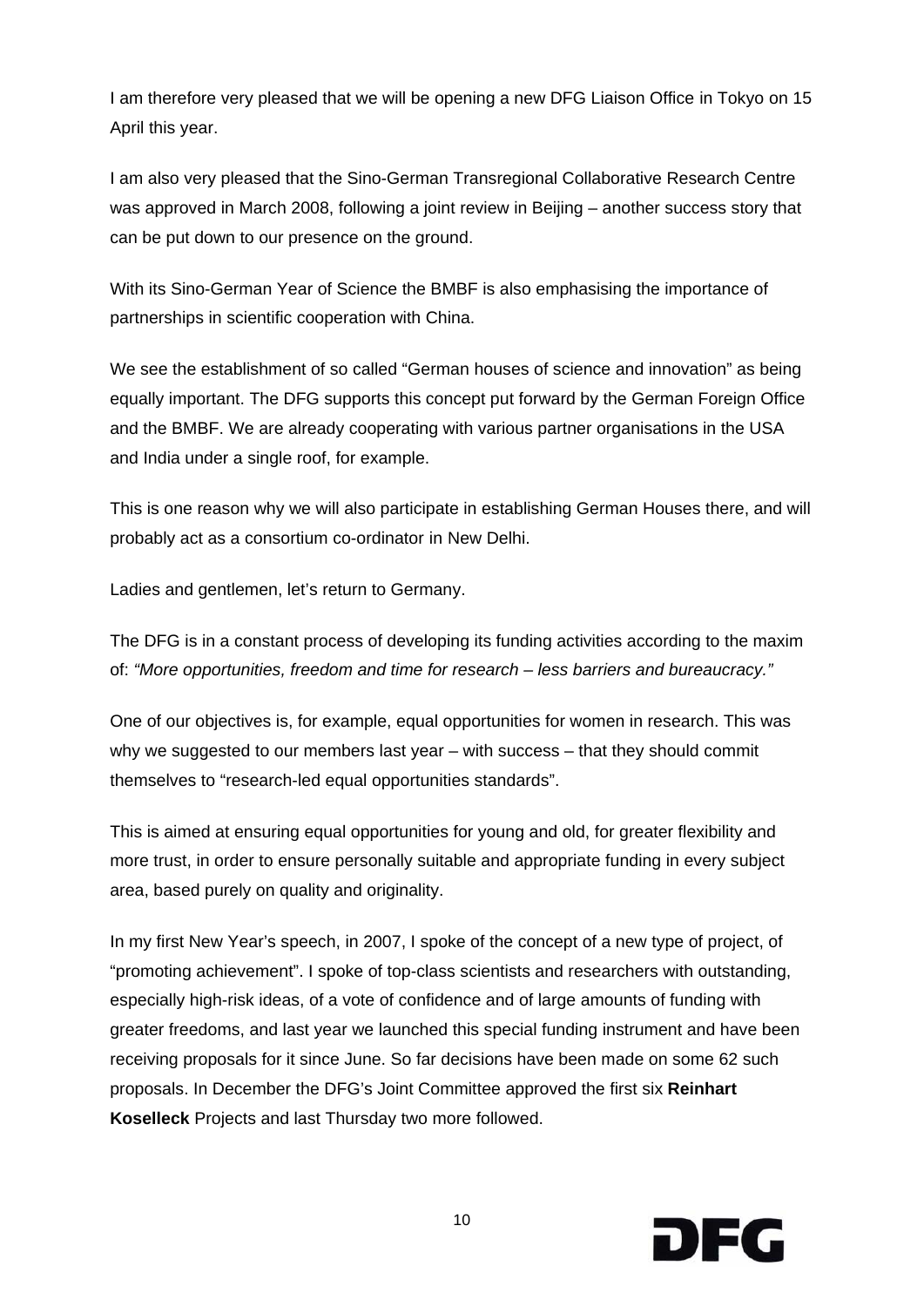For the approval of a Reinhart Koselleck Project, at least three things are required: An unusual and novel idea, an especially high level of risk and an exceptional scientific personality.

A short proposal, about five pages in length, is all that is required to outline the project and, if successful, the result is a grant totalling up to 1.5 million euros to be used flexibly over a fiveyear period.

This all demands great courage, both from the applicants who submit proposals as well as from the reviewers, the review boards and from the DFG's Joint Committee as the decisionmaking body.

And we very much hope that this courage radiates, and that it rewards us, especially by giving us greater courage to pursue high-risk research beyond the mainstream that is funded in the DFG's other "normal" funding programmes.

This project is named after **Reinhart Koselleck**, a historian who died in 2006, who is considered one of the founders of modern social history. One of his outstanding abilities was his capacity to always look beyond the bounds of his own subject area, to think laterally. This is, in my opinion, an incentive and an obligation for anyone who wants to conduct such a project.

The first researchers who were granted approvals for Koselleck projects are from a wide variety of disciplines and cover a broad age range.

What they all have in common, however, is a good portion of self confidence in their ability as researchers. They are aware of their potential and have confidence in their ideas, energy and dedication – and that at the highest scientific level.

The first eight projects, which I would like to present briefly to you now, cover a very broad spectrum, from zoology, mechanochemistry, and nuclear physics to medical research, material sciences, microsystem technology and psychology.

Allow me to begin with a project in zoology: The archerfish shoots down insects resting on foliage or mangrove roots above the water using a jet of water. How do these fish calculate so quickly exactly where their prey will land and get to exactly the right spot before their competitors can snatch the tasty morsel away from them? Or, to put the same question in a more abstract way: How can a network of just a few cells control complex decisions?

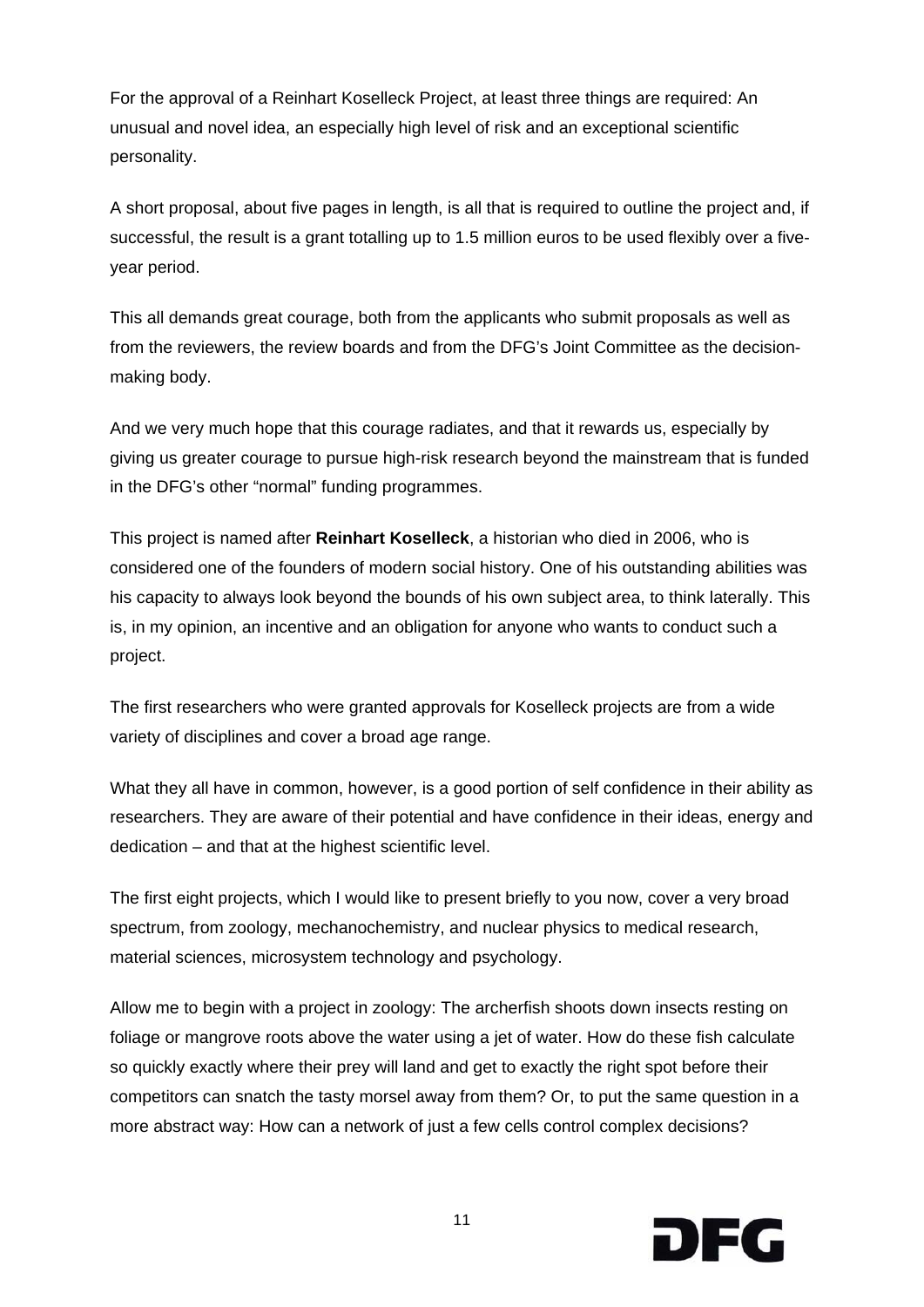**Stefan Schuster,** a private lecturer (Privatdozent) at the University of Erlangen-Nuremberg and a DFG Heisenberg Fellow, aims to answer these questions. He will do so using a broad spectrum of state-of-the-art methods borrowed from behavioural and electrophysiology, functional imaging, modelling and from genetics.

Moving on from zoology to medicine, Basic research can produce findings that, if transformed into applications, can save lives. Studies in cancer research, for example.

This includes prostate carcinoma, the most common tumour in men and the second most common cause of cancer-related deaths.

**Roland Schüle**, a professor of molecular medicine at the University Hospital Freiburg, has put his money on studying molecular mechanisms in the pathogenesis of this cancer, since they may be the key to developing novel therapeutic approaches.

The alchemists in the 15<sup>th</sup> and 16<sup>th</sup> centuries dreamed of finding a way to make gold in their laboratories. Admittedly, they didn't succeed, but they did discover porcelain and phosphorous.

Their experimental skills also gave rise to some of the laboratory methods that are still in use today, for instance the use of a pestle and mortar to homogenise powders, where mechanical force can, under certain circumstances, trigger chemical reactions.

**Dominik Marx,** a professor of theoretical chemistry at the Ruhr University in Bochum, is dedicated to the analysis of such reactions, and in particular the effect of mechanical forces on electron pair bonds within molecules.

The unique thing about mechanochemistry is that neither high temperatures nor high pressures are required, meaning that it has a very wide variety of uses, ranging from alternative forms of energy storage to medical research and to waste management.

Ladies and gentlemen, let us now move on from powder to metal – for example, to steel that can vary very widely, from ugly dents in your car door to the delicate sound produced by piano strings that are ten times as strong.

And the properties of metals can be even more varied if you look at their structure at the atomic scale.

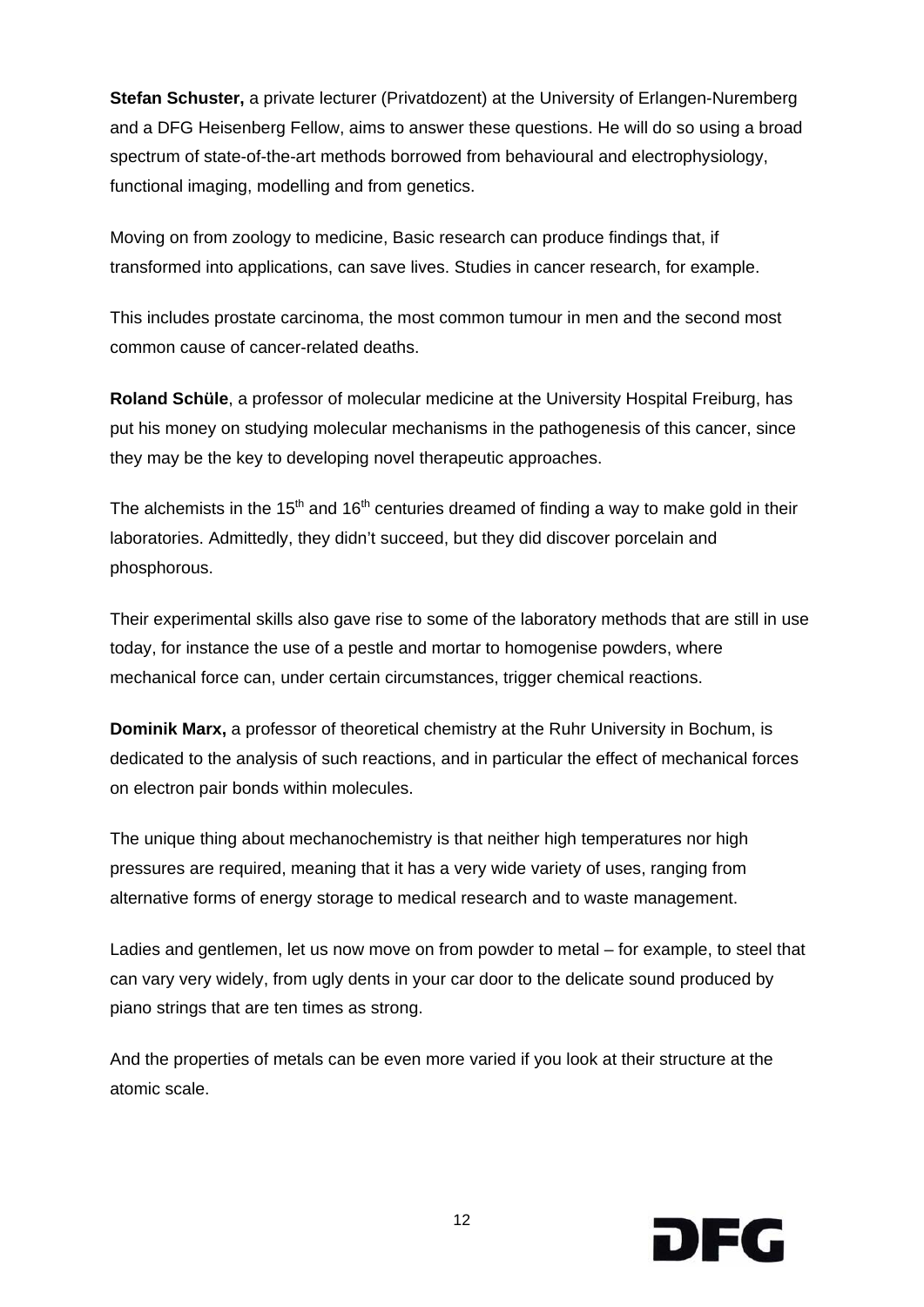**Reiner Kirchheim**, a professor of material sciences at the University of Göttingen, is studying the question of how it may be possible to create novel nanostructures of materials that open the way to a wide variety of new applications. The objective then would be to manufacture nanoporous metals to serve as an innovative form of hydrogen storage, for example.

Reiner Kirchheim, born in 1943, is still active far beyond the normal retirement age, as part of the "Die Niedersachsenprofessur – Forschung 65 plus" (The Lower Saxon Professorship – Research 65 plus) programme, showing us how it is possible to start new ventures even at such an advanced age.

Man, so the psychologists tell us, is very adaptable, mentally as well as physically, in particular due to the ability to make both implicit and explicit predictions about the future. What is the nature of the cognitive processes and structures required to make such predictions?

**Erich Schröger**, a professor of psychology at the University of Leipzig, aims to answer this question and to extend and merge two traditionally separate fields of research: *"automatic modelling and the systematic acquisition of auditory rules"* and the *"suppression of the brain's responses"* to autogenous auditory stimuli.

Erich Schröger hopes to prove experimentally that the prediction and verification of what was predicted play a key role in both of these areas and that they are based on similar cognitive processes.

The ability to make predictions about the future is one thing, but what are the consequences of that ability?

*"Think first, then act"*, is a phrase that is heard often, especially by young people. That is an instruction that is intended to lead to a rational decision being made, but which situations are rational decisions actually successful in? And what is "rational" anyway?

**Klaus Fiedler,** a professor of social psychology at the University of Heidelberg, is interested in how our decisions change according to the context in which we find ourselves. More precise insight into how we handle decisions is of interest in many areas including health, the environment and finance.

Klaus Fiedler has a clear goal: He aims to take a cognitive-ecological approach to developing decision making research that includes the ecological limits of rational decision making.

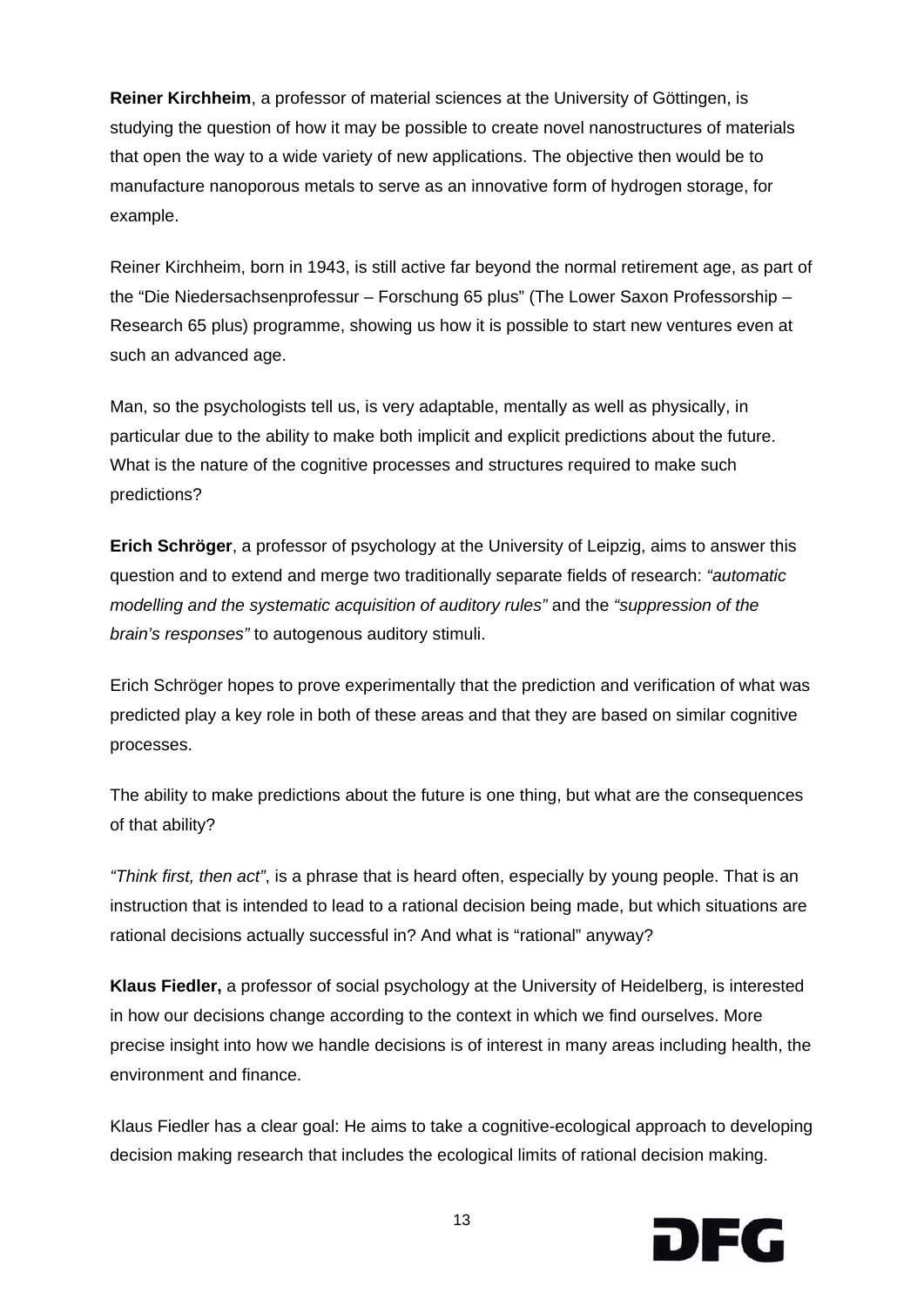Nanotechnology has become something of a buzzword. Everybody knows that it has something to do with minute structures, but a select few realise the enormous challenges that need to be overcome in order to make truly stable structures of such miniscule size and with clearly defined properties and functions.

**Margit Zacharias**, a professor of nanotechnology at the University of Freiburg, aims to develop entirely new methods of doping nanostructures and, in particular, nanowires.

This is because, to date the there is no consistent way of defining the electronic properties of nanostructures so precisely that they can be used for nanoelectronics – an extremely complex problem that is crucial to exploiting the immense potential of new applications.

Ladies and gentlemen, the last project that I would like to present to you this evening will also study structures that are invisible to the human eye.

**Reinhard Dörner**, a professor of atomic physics from Frankfurt, has already lectured to his students "on dancing electrons and shivering nuclei".

The phenomena behind this are complex. Take the structure of the helium atom, for instance, which consists of just two electrons and an atomic nucleus. However, if you combine two or three helium atoms to form little molecules, you obtain systems with sensational quantum properties that are still not fully explained, which Reinhard Dörner is studying experimentally.

To do so, this particularly ambitious project will involve bombarding helium molecules with various sources of radiation and using a reaction microscope, the development of which Reinhard Dörner played a critical role in, to measure the directions and speeds at which the fragments move as they break up.

This will ultimately make it possible to reconstruct the spatial structure of the molecules and their bonding structure.

As this brief presentation of the Reinhart Koselleck Projects approved to date shows, this funding instrument stands primarily for the courage to conduct high-risk research and for confidence in ideas and the creativity of science.

Dear professor Zacharias, dear colleagues, I wish you all the very best for your Reinhart Koselleck projects. The DFG will, true to the spirit of Lao Tse, be right behind and beside you and will be following your work with great excitement, but without disturbing you, of course.

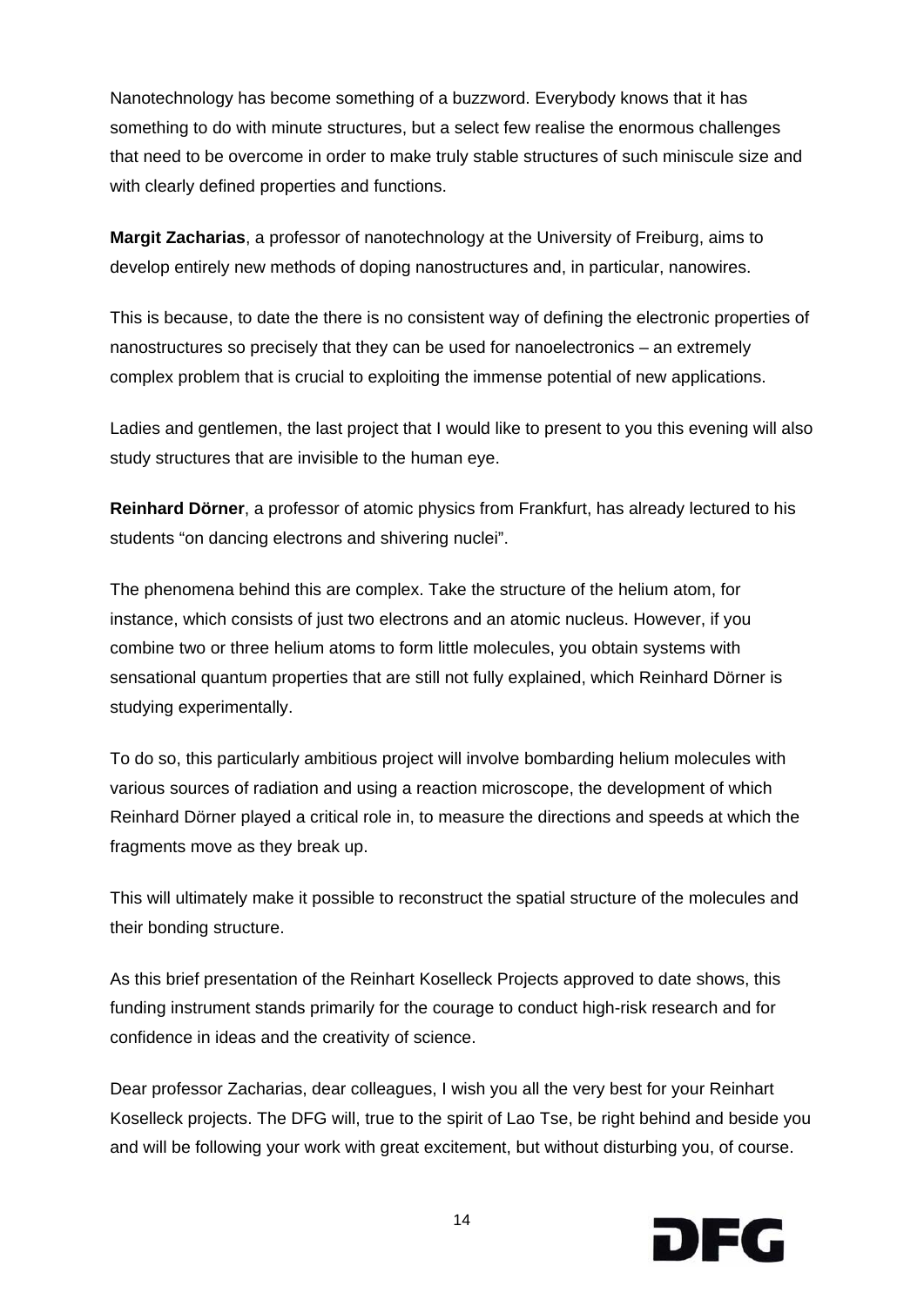Ladies and gentlemen, I wish you all enough courage and opportunity to realise your ideas, be they in politics or in science, and I of course hope that the politicians' ideas will be to our benefit ... and perhaps you too will then go on a "research expedition to Germany" this year, where we might meet again.

This almost brings me to a conclusion, but before I close, allow me to take a moment, at the beginning of the New Year, to thank everyone who contributed to the DFG's success over the past year.

First and foremost I wish to thank our financial sponsors, especially in the federal government and also in the state governments, both for your financial support as well as your heart-felt interest in what we do.

I would also like to thank our private donors, represented by the Donors´ Association for the Promotion of Science and Humanities in Germany.

Next, I would like to thank all those who contribute to making the DFG what it is, a selfgoverning body of the scientific community.

This includes the member institutions and their administrations, which don't always have it easy with our recommendations – thinking in particular of the "research-led equal opportunities standards".

And then there are the great many scientists and academics who voluntarily give of their precious time with great dedication, be it in the DFG's statutory bodies – the Senate, the Joint Committee, the Grants Committees or the Senate Commissions as well as, most importantly, in the review boards.

This includes the two lots of ten thousand annually. Many thanks on the one hand to all of the reviewers who untiringly and with great dedication give of their time and expertise in the service of a self-governing body of the scientific community.

Many thanks, on the other hand, to the applicants who submit their funding proposals to us, because at the end of the day we are only as good as they are.

I would also like to especially thank all of the allied organisations, who are such reliable partners.